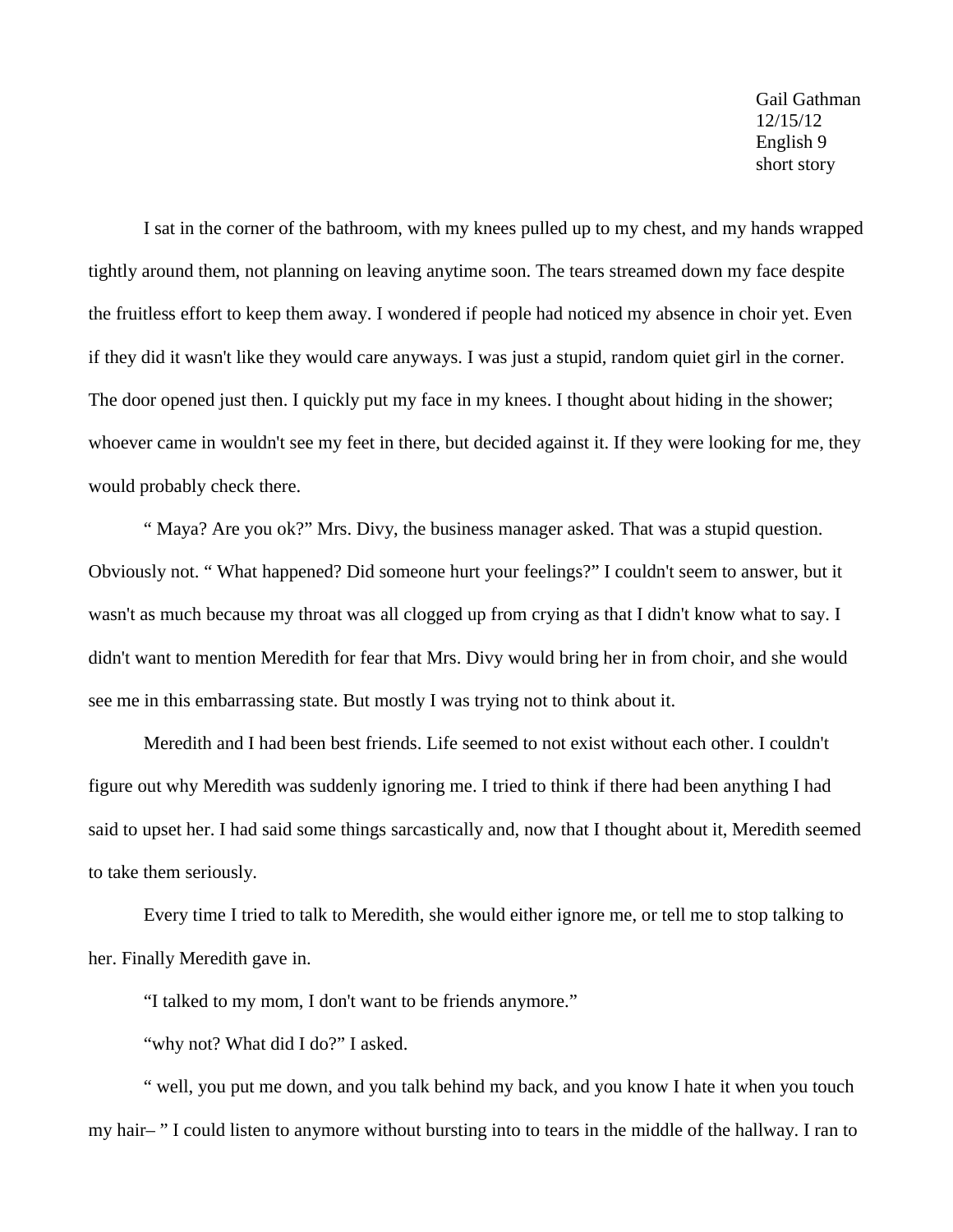the bathroom feeling totally stupid for crying, but also wondering what else she was going to say. None of it was true. At least, I hadn't done any of it meaningfully. Why on earth did Meredith think I talked about her behind her back? She was basically the only person I talked to! And why was she mad about me touching her hair? I wasn't the only one who touched it . . . it was so fluffy and soft.

I pulled myself back to reality as I forced myself to answer Mrs. Divy's question. "umm . . . I don't know . . . I don't . . . really want to talk about it . . ." I forced out.

" Well you can sit here as long as you like. I won't make you go back to choir." Mrs. Divy said.

"oh um thanks." I choked out. Mrs. Divy left and I sat there for a few more minutes trying to stop the stupid tears. I got up and went to the sink to wash my face. My eyes were all red and puffy as well as my face. Washing didn't help. They were still red as ever. I was never going to go back to class at this rate. The door opened yet again and a bunch of girls I knew from lunch came in. I guessed class was over. They all came over and gave me a big hug.

"What happened?" One of the girls named Maylie asked. "I saw you talking to Meredith and then run to bathroom . . ."

"It's stupid" I answered, "I don't really want to talk about it."

"Did Meredith say something mean?" Maylie asked. They urged me to tell them what exactly happened, but I hated it when people talked to me while I was just trying to stop my crying. They gave up eventually and left. And then I had to face the halls and all the stares toward my red, puffy face, and most agonizing, Meredith.

I didn't talk to anyone. I didn't even look at Meredith. People tried to talk to me, to ask me what was wrong but I shrugged them all off. I was afraid that if tried to tell them, I would start crying again, and my face had finally started fading.

The weeks went by, never talking to her, training my gaze away from her. She did the same. I knew I should talk to her but I was too scared and embarrassed. I got to the point where I was angry, and I did something that I instantly regretted.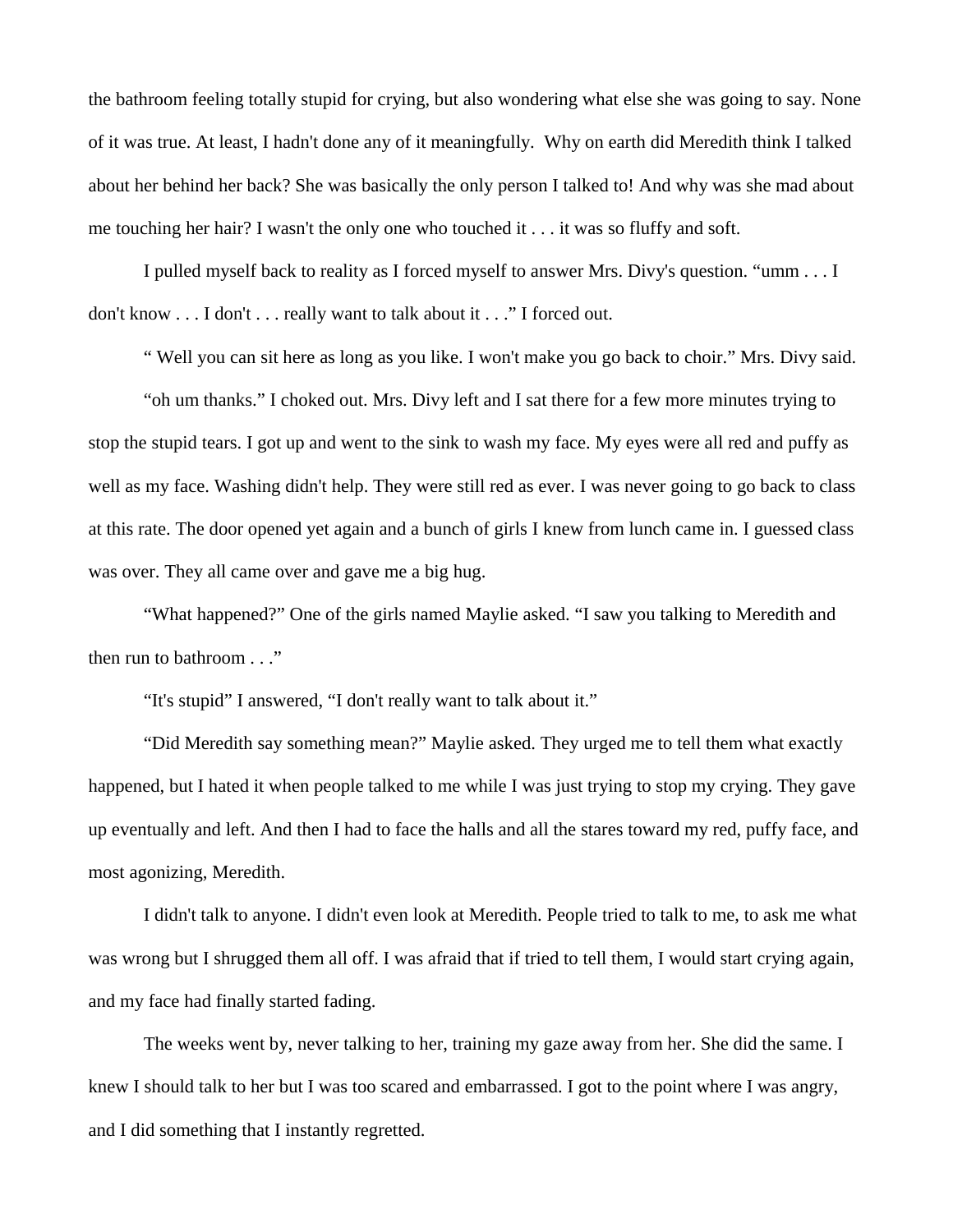In English class, we were presenting our short stories we had written, and Mrs. Eidy was having us write each other encouraging notes about them. Meredith was up that day, and I was going the next day. All my anger came out in that note. Except I didn't just write my feelings on it. Instead, I wrote every mean thing I could think of about her and her presentation: "*Your presentation was boring as hell. You have no speaking ability whatsoever."* I was actually kind of scared to give it her, my conscience was screaming at me to just throw it away. I ignored my conscience, and quickly walked by her desk and tossed the note on top of the pile, avoiding her gaze as usual.

The next day, I was practically sweating, as I waited my turn. I wondered what Meredith was going to say on my note. There were tons of mean things she could say about my presentation. It was so bad. I was sitting next to Scarlet when I got my notes of "encouragement". I was surprised at what Meredith said to me: "*Your note was very mean and uncalled for*." I wasn't expecting that, and it made me feel so much worse than I already did. That was probably Meredith's intention. Scarlet noticed my defeated, hurt look and of course misinterpreted it. " Meredith said something mean, didn't she." I made a split second, and utterly stupid response. " yeah." As soon as I said it, I knew I shouldn't have because of course Scarlet answered, "what did she say?" Luckily I had thrown the note away before Scarlet could look at it. "uhmm . . . she said that I looked all nervous stupid." more like *I* said that.

In P.E, Maylie told me that she heard about what Meredith said in my note, and gave me hug. That made me feel even worse. I wanted to tell Meredith that I was sorry but I couldn't face her. It was funny how what she had said to me in the halls hadn't been true until now.

The next day in English, Mrs. Eidy was very upset: "It has come to my attention that people have *not* been writing encouraging things to each other. Do you know how upset this makes me? You have taken a privilege I have given you, and used it negatively." I sank down in my seat, and stared at my legs. My face was burning with guilt. " If you are one of these people, please come see me after class." I sank deeper in my chair.

After class, everyone from English was in the hall waiting to see who would go and confess.